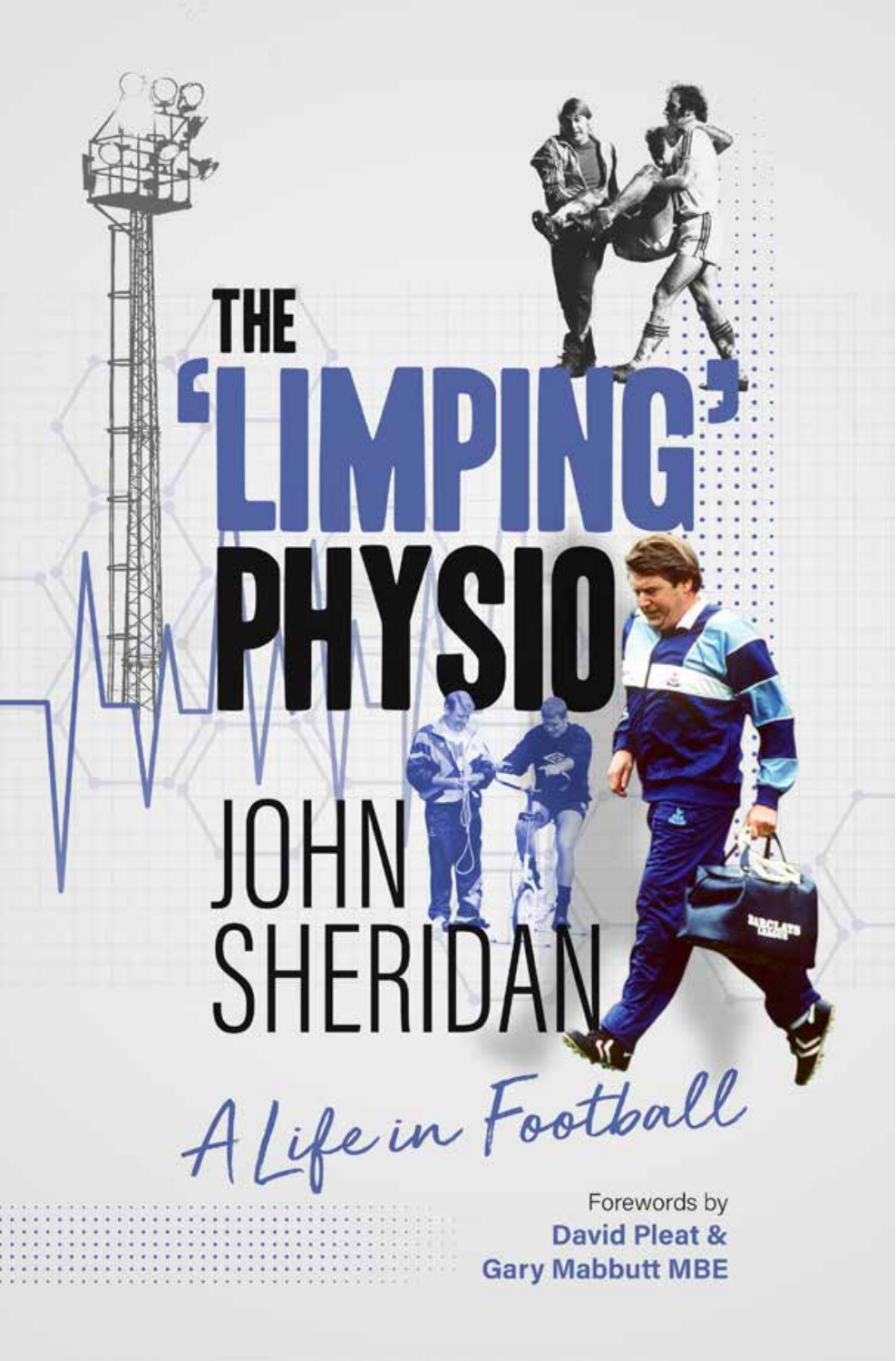# **THE IMPING'**  $\blacksquare$ PHYSIO JOHN SHERIDAN A Life in Football

Forewords by David Pleat & **Gary Mabbutt MBE** 

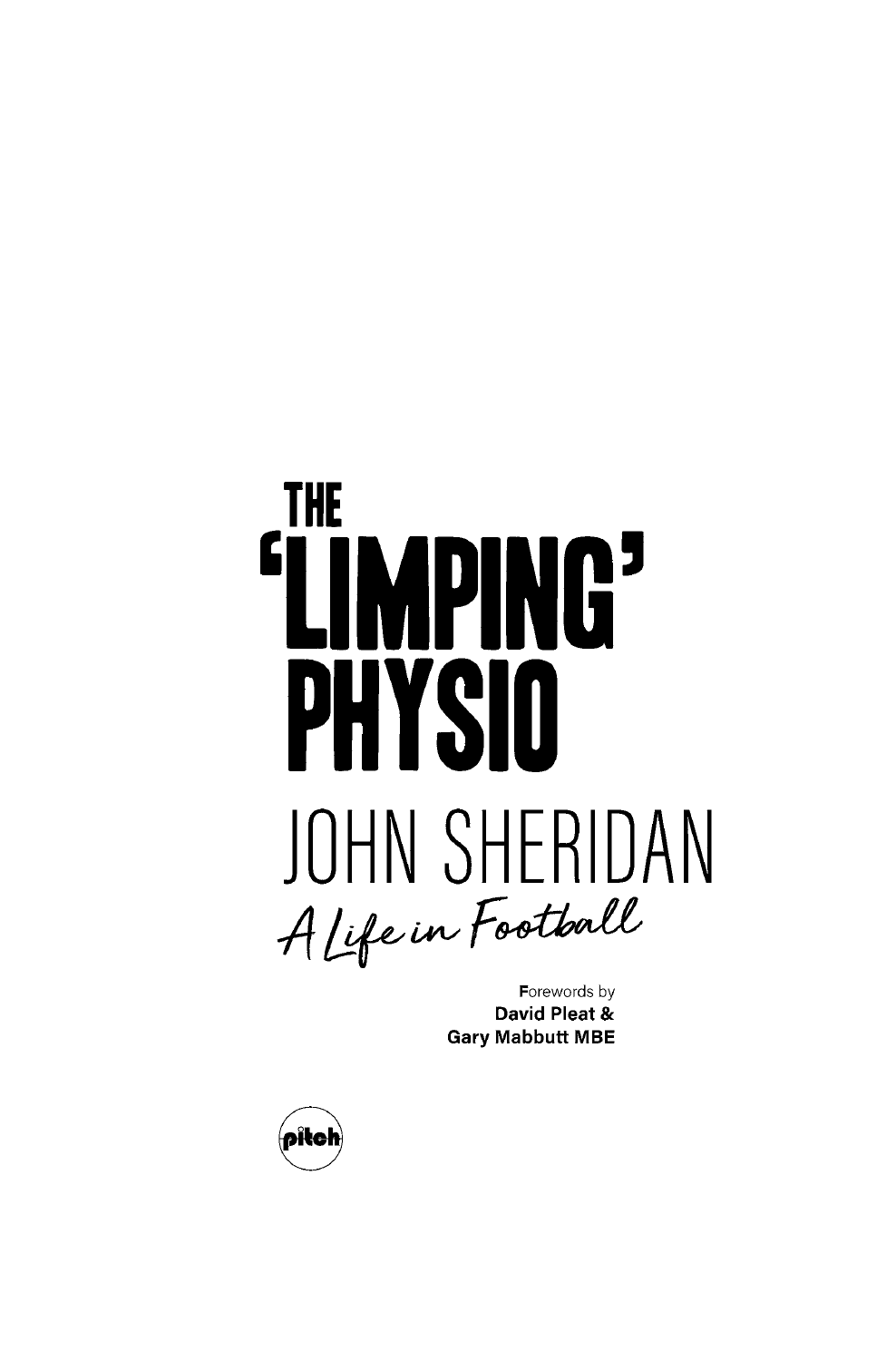## **Contents**

| 2. From Production Line to Professional Football 27      |
|----------------------------------------------------------|
|                                                          |
| 4. Surgeons, Injuries and Professor Smillie 53           |
|                                                          |
|                                                          |
|                                                          |
| 8. Paul Gascoigne and that Free Kick 107                 |
|                                                          |
| 10. The Fightback Begins and Fishy Tales 123             |
| 11. Disaster and the Fightback Begins Again. 135         |
| 12. The Beginning of the End at Tottenham 148            |
|                                                          |
| 14. Stories from Around the World 168                    |
|                                                          |
| 16. Injury Management, Assessment and Rehabilitation 188 |
| 17.                                                      |
|                                                          |
|                                                          |
|                                                          |
|                                                          |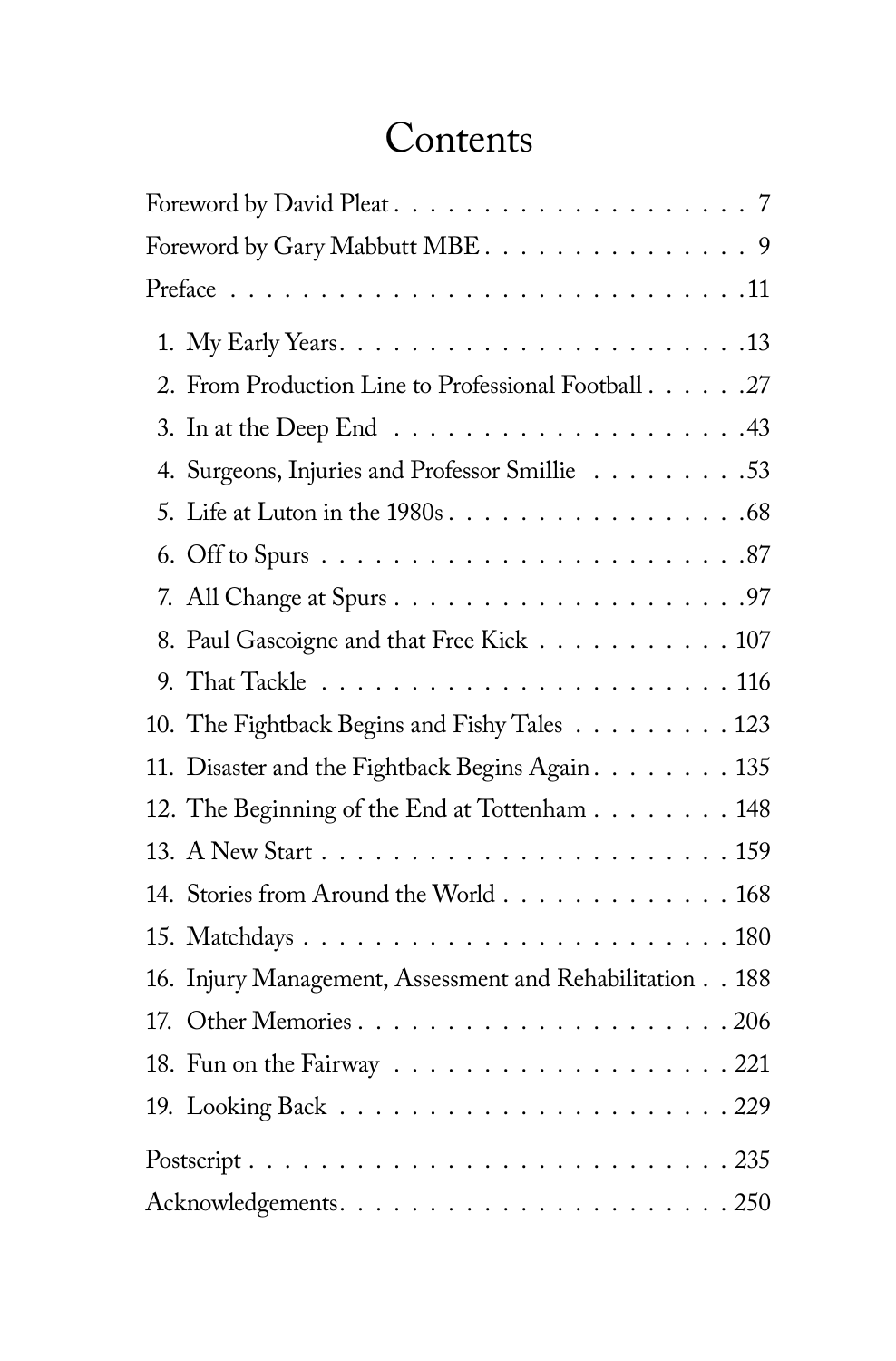## 1 My Early Years

WHAT I want to do in this book is to tell the story of my life to share with my family and friends. It has been an astonishing journey with many highs and lows, and I have been lucky enough to meet some wonderful people along the way and have made some fantastic lifelong friends. From humble beginnings working as a trainer for Taverners to travelling the world and going to some of the greatest football stadiums as a physiotherapist with Luton Town and Tottenham Hotspur, it has been a pleasure and privilege every step of the way.

Let me start from the beginning. I was born during the Second World War in Glasgow in February 1943. At the time, my father Thomas was serving in the Highland Light Infantry as a chef and was posted to Africa. While he was away our home was Maryhill Barracks in Glasgow. Dad was a brave man who like many of his peers very rarely spoke about the war. In fact, I can only remember one occasion when he spoke to me about his experiences of that time. We had gone for a drink together at the Shepherd and Flock pub in Luton, when he started to get emotional as he told me some of his memories including the landing in Africa and losing some of his friends.

After the war had finished, Dad returned home. He had to look for a job and it was decided we would move south to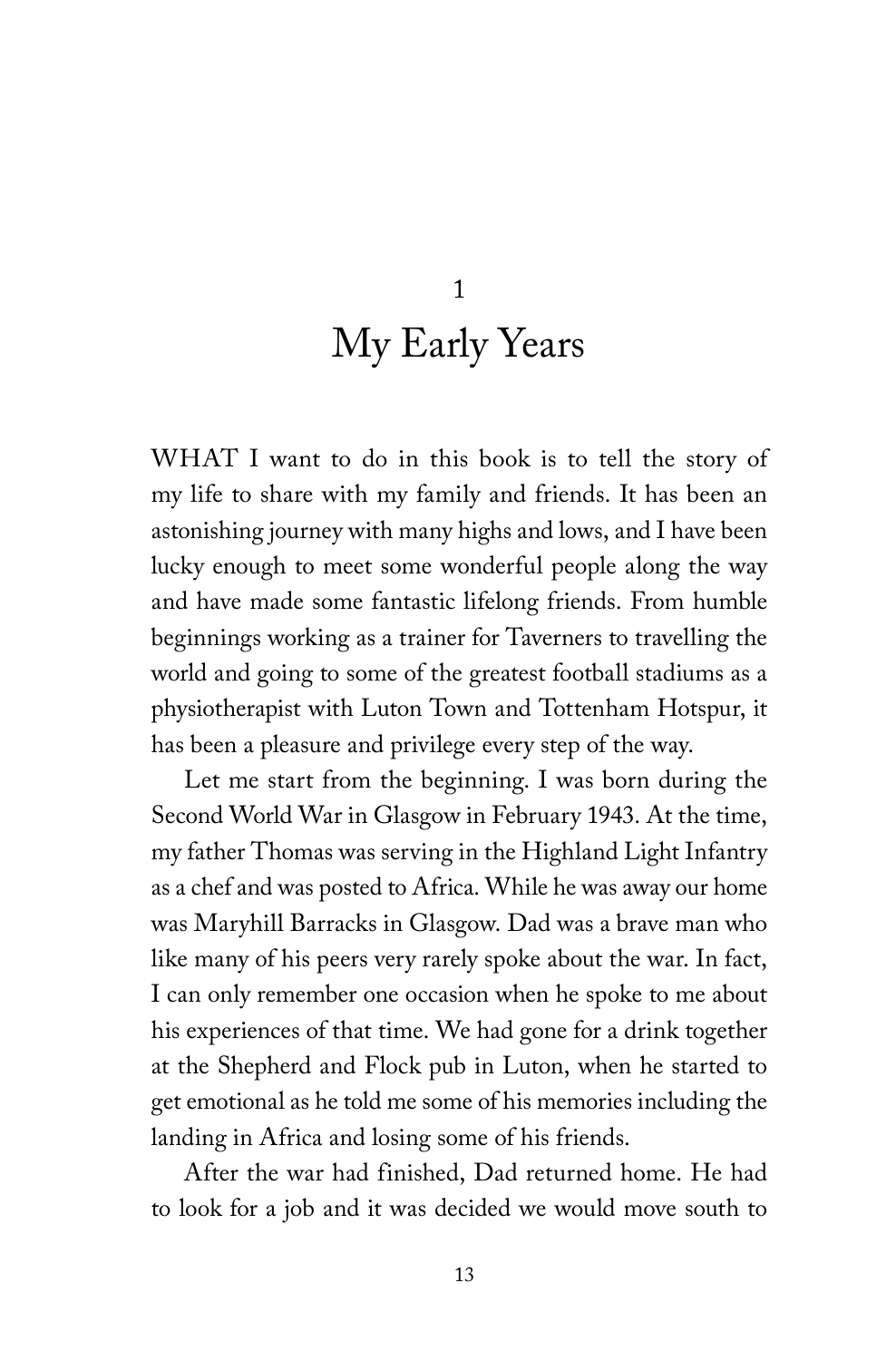England as there were many more job opportunities. So just after I turned three, my dad, mum Edna and my two older brothers Tony and Tommy moved to Luton in Bedfordshire. Our first house in the town was 38 Abbey Drive, a newly built semi-detached three-bedroom council house. Luton was a good place to live at the time  $-$  a thriving market town with a vast workforce and numerous job opportunities at large companies such as Vauxhall Motors, Electrolux and SKF. There was a big open market and numerous shops, which was the heart of the town up until the early 1970s when they were unfortunately demolished for the new Arndale Shopping Centre.

Not long after we arrived, Dad found employment at Vauxhall as a press tool operator. We settled quickly, so much so that our family increased during this time as my beloved sisters Anne and Pat were born. We were a working-class family. Dad worked long hours and Mum had various cleaning jobs just to make ends meet but my childhood was an extremely happy one.

Although we didn't have a lot of money, Mum and Dad would always try and take us on holiday during the summer. We would go from Luton to Rye, in East Sussex, to stay with my step-grandma Annie and grandad Tommy at their pub, the Plough Inn. Mum and Dad would be there for a week before heading back to Luton while us children would remain there for the rest of the summer break. It was more of a working holiday as Grandma and Grandad trained me to work in their pub. So, from 12 years old I could clean the pipes, change the barrels and sometimes run the bar when Grandad was having a break. I was told that some customers would come in for a drink just to get served by this young barman!

We also had more family in Rye as my mum's sister lived locally, so sometimes I would go and stay with Auntie Jean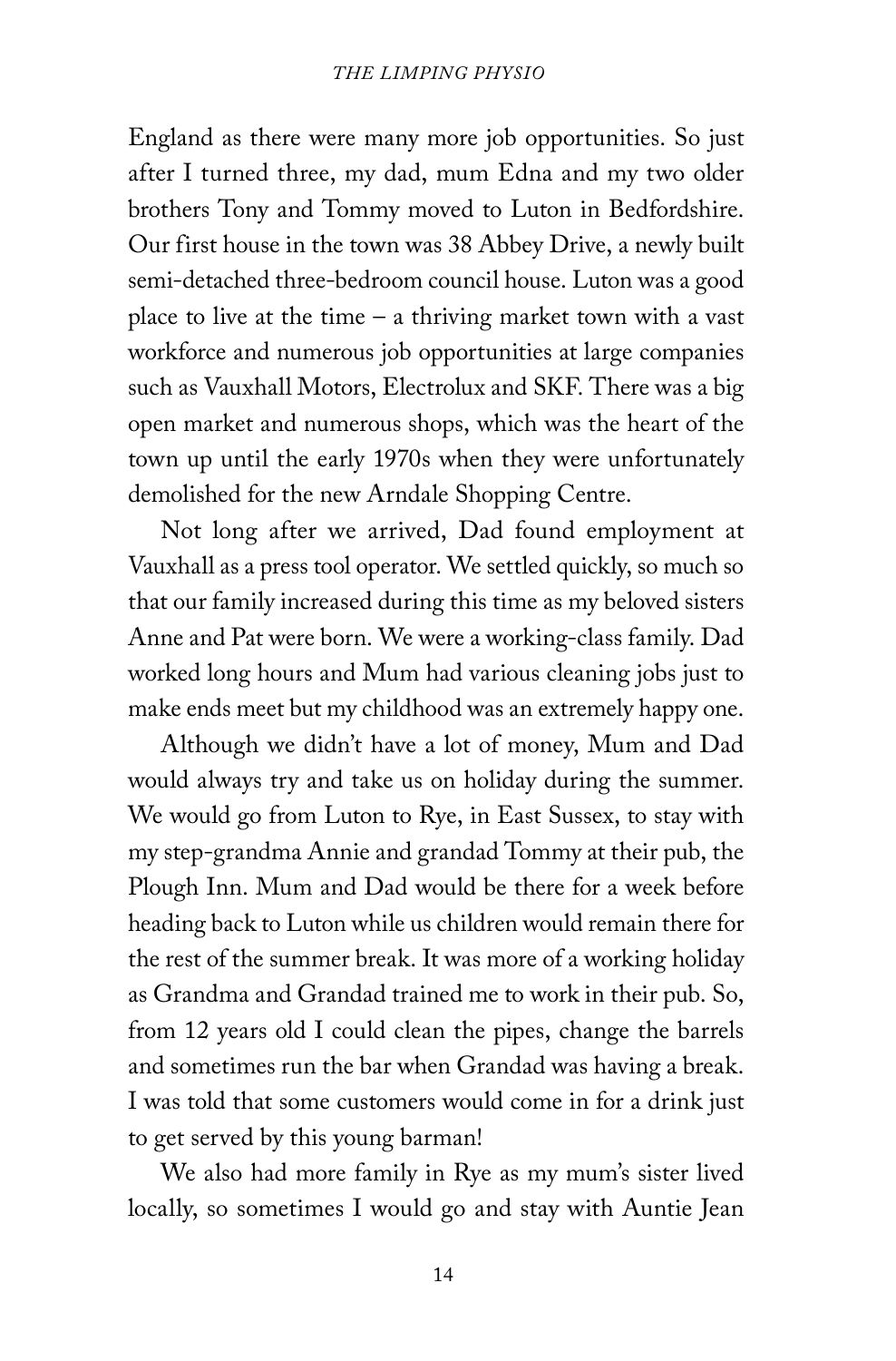and Uncle Tim. Uncle Tim was an extremely clever man and I quickly formed a strong bond with him. He showed me how to fish in the many rivers nearby and taught me how to enjoy living in the country; we would spend many hours roaming the Sussex countryside. He told me I was like a second son to him, right up until the day he passed away.

As our family was growing bigger my eldest brother Tommy went to live with Grandma and Grandad in Rye. He was extremely talented as a child and became head boy at Rye Grammar School before joining the RAF, where he was a telecommunications engineer and served in the Cypriot War of Independence between 1955 until 1959. I was always very close to Tommy, who was a great brother and would always look after me. Whenever he came back for a visit he would take me to watch a football match at either Luton Town or Leicester City. My other brother Tony went into the army and served in the Malayan Emergency until he demobbed in 1960 and joined the local police force in Luton.

My first school was Hart Hill Infant and Juniors. I was academically average but like most boys of that age I just wanted to be outside playing sport. When it was time to leave the juniors, I went to Old Bedford Road Senior School. It had a reputation for being a tough place to go to but I have good memories of this period of my life until my education was cruelly cut short.

On a cold, damp winter's day in 1957, I had an accident which would change my life forever. My dear mother had scrimped and scraped for a long time to save money for my birthday present. Not long after my birthday I was happily riding my bike when disaster struck. I had just cycled through Abbotswood Field, but the tyres must have picked up some mud because as soon as I got back on to the road my back wheel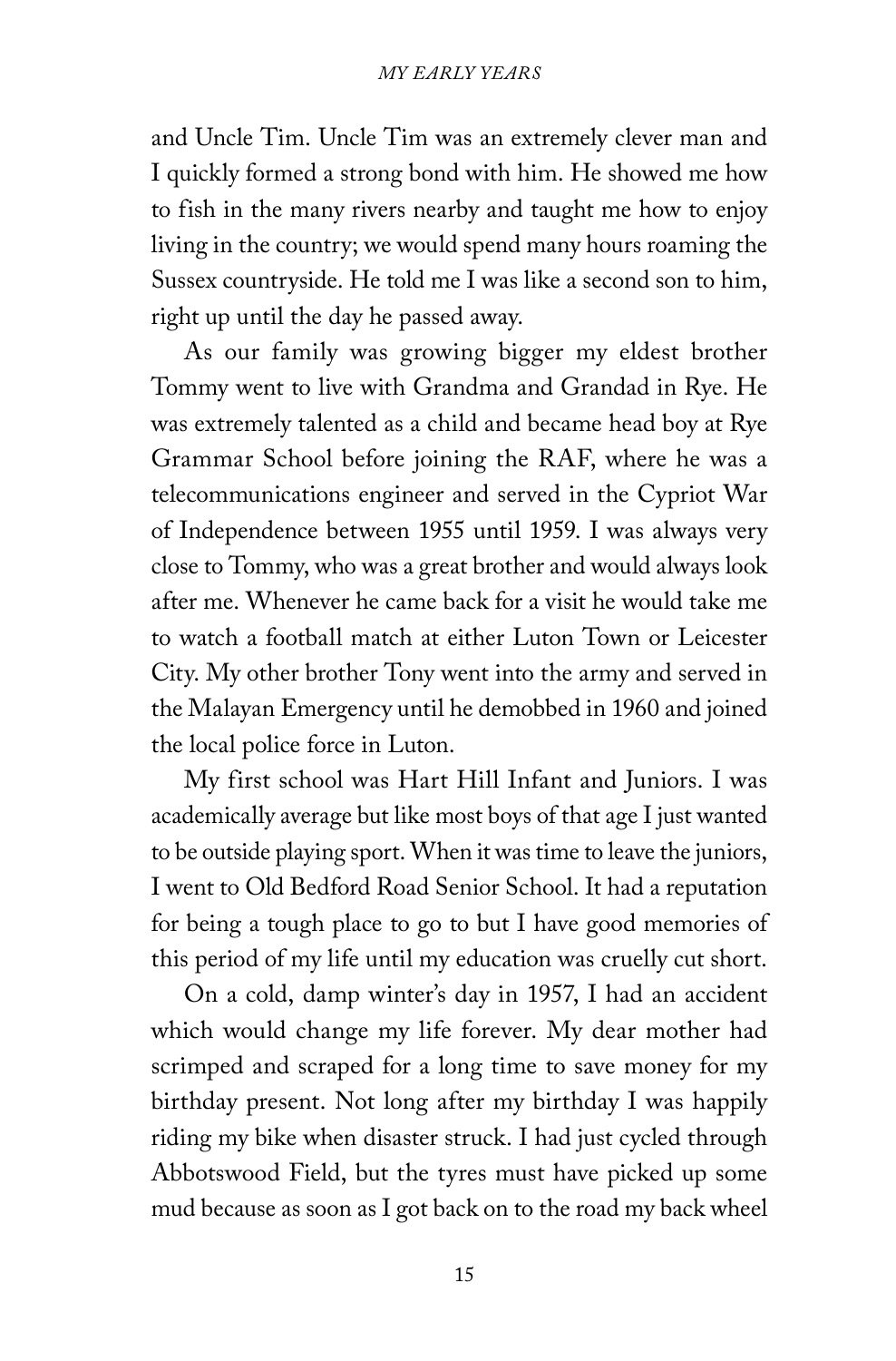slid from under me. I lost my balance and fell off on to my left hip on the rock-hard road. After managing to get up, I still felt shocked but dusted myself down and limped home with wounded pride. Over the next few days I began to feel unwell and the pain in my hip gradually got worse, until I woke up in bed one morning with a high temperature. As soon as Mum saw me she knew that something was seriously wrong. I remember her dropping everything and rushing me to A&E at the Luton and Dunstable Hospital. As soon as the doctor examined me, I was immediately admitted to the ward and was then seen by an orthopaedic consultant.

My condition quickly deteriorated and I was transferred to the intensive care unit. To help get my high temperature under control, the nurses used ice packs and surrounded my bed with fans. Unfortunately, over the next few weeks, I became gravely ill and was fighting for my life. At one point my brother Tommy, who was serving in Cyprus in the RAF, was flown home as I wasn't expected to make it through the night. I continued to fight and with the help of penicillin I gradually recovered. My stay in hospital lasted for four months and tests showed that I had developed osteomyelitis in my left femur, which is a serious bacterial infection that spreads to the bone.

After finally leaving hospital I was allowed to go back to school. However, a few months later disaster struck again. As my hip was still weak, I had to get the bus to and from school. One lunchtime I was travelling home and the bus I was on approached my stop so I got up from my seat on the top deck. As I started to walk down the steep stairs I tripped and fell all the way down to the bottom, ending up on the platform of the bus. I managed to crawl off the platform and ended up sprawled on the pavement in extreme pain. Unbeknown to me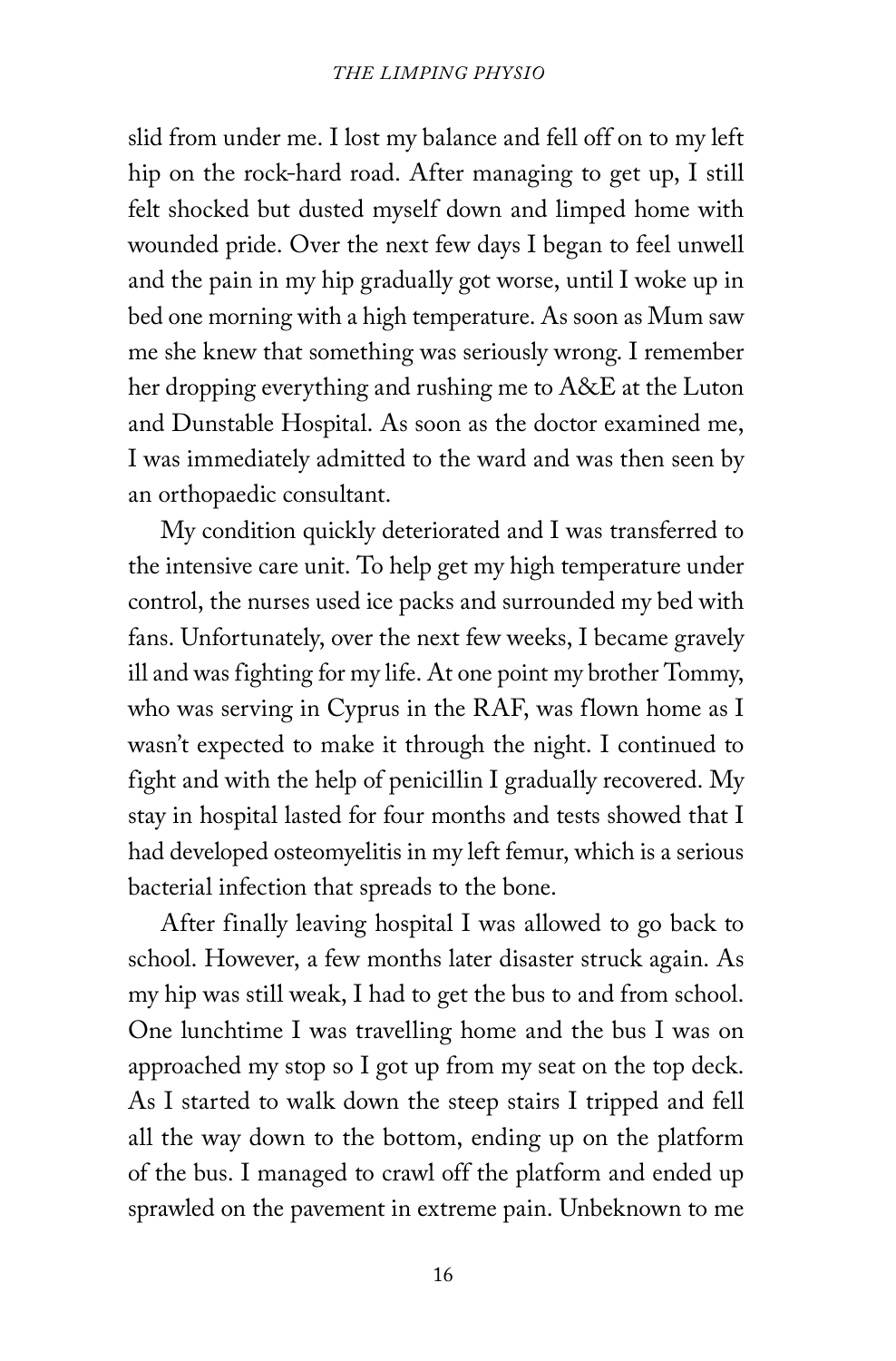I had sustained a triple fracture of the same left femur that I had just recovered from.

Somehow I got up on to my feet and with all my weight on my right leg I started to hop home. I had to hang on to fences and lampposts to keep my balance. If things couldn't get any worse, as I approached home, I fell over the wall into our front garden. I can't remember getting into the house but when Mum came home from work, she found me unconscious on the dining room floor. An ambulance was called and I was rushed to Luton and Dunstable Hospital where they managed to stabilise my condition. However, due to the severity of my injury I was transferred to the Royal National Orthopaedic Hospital in Stanmore for further assessment and the treatment that would hopefully get me back to a normal life. I certainly owe the hospital so much for how I was treated in those early days.

It was one of the leading orthopaedic hospitals in the country. Throughout my time there I was in a ward with boys of a similar age. The majority were long-term patients, with many suffering from polio. While I was there I made some good friends. I remember one occasion when myself and another lad almost got into trouble with the police. After a long time spent in bed, I had finally been able to get up with the aid of crutches, so the two of us decided to get some fresh air and explore our surroundings. We found a hole in the fence and somehow managed to get through to the other side, where we then found ourselves on the property of the London Transport Sports Club. The building was unlocked and we both hobbled on our crutches into the sports hall. Inside we found some archery equipment, so there was nothing else for it and we enjoyed a couple of hours of archery practice. It seems as if we didn't tidy up well enough as a couple of days later the police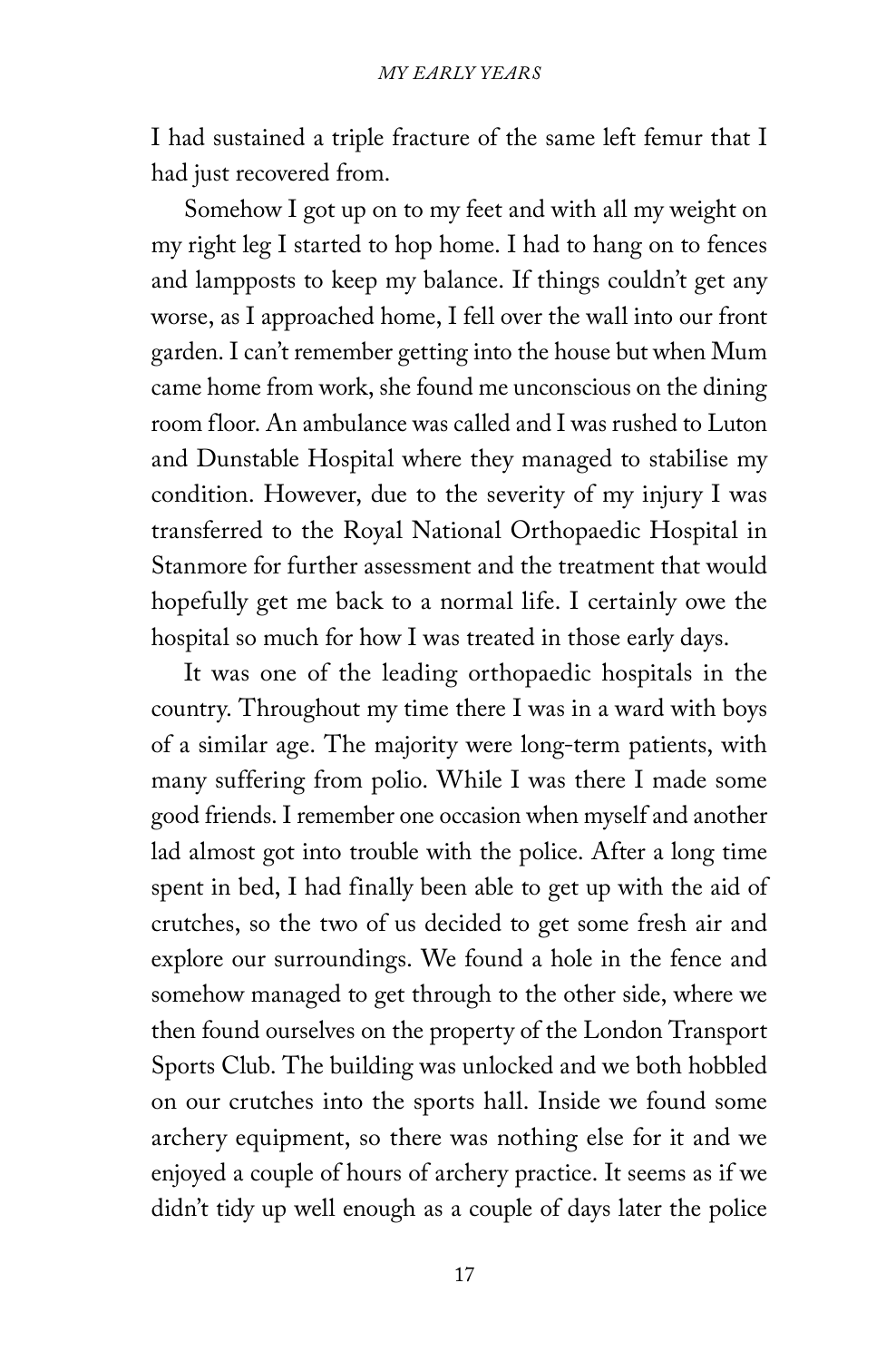visited the hospital investigating a break-in at the sports club. We pleaded our innocence, saying, 'It couldn't have been us, there is no way we could have broken in on crutches.' Our pleas seemed to work but that was the end of our archery escapades!

Without fail my dear mum would come and see me every weekend, even though back in those days it was a long and arduous journey. She would have to catch three buses from Luton to Stanmore then three buses back again, which must have taken her all day. I have always had a passion for seafood, so the day before a visit she would make a special trip to the market to buy me some cockles and whelks, and if I was really lucky Mum would occasionally bring a pot of jellied eels. I bet the other people on the bus loved the strong smell of fish every week.

The hospital staff were great, and sometimes they would arrange entertainment for us to improve morale. I remember on one occasion the famous pianist Russ Conway treated us to a performance of his new number one hit, 'Side Saddle', but unfortunately I was unable to get up and dance.

I spent about 14 months there trying to recover. The treatment consisted of traction, plaster and physiotherapy. Even after all this help, my left leg had become approximately four inches shorter than my right leg, which was due to the growth plate being damaged in my left femur. Near the end of my stay in hospital I remember the nursing staff telling me, 'Unfortunately you will never walk without aid ever again.'

Throughout this long period my schooling had suffered badly. Even though they provided two part-time teachers I hadn't really learnt a lot during that time. I had gone from being a young lad who loved sport to being a lad who couldn't walk without sticks. Before my injury I had a bubbly personality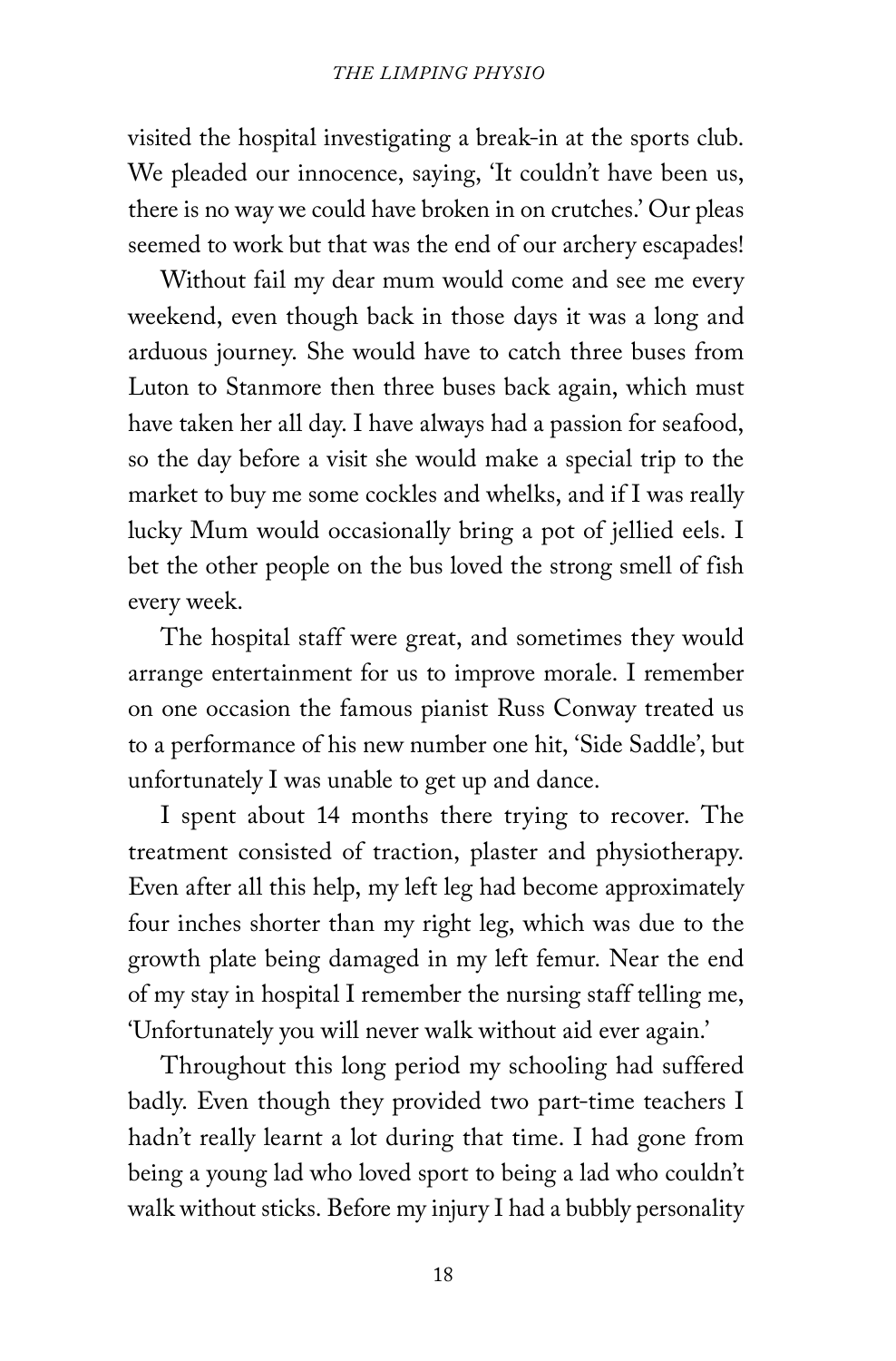### *My Early Years*

but the couple of years of pain and treatment had taken its toll on me. I became introverted and was worried if I would ever find work. I was a young man in the prime of life but with a disability and had to use two walking sticks and a modified shoe to walk.

Despite everything I had been through, I was determined to lead as normal a life as possible. Just before my 16th birthday I decided to go to the Labour Exchange to try and find a job. There were plenty of opportunities and one of the first ones I came across was for a French polisher. To be honest I didn't even know what the job entailed but undeterred, I went for an interview and was offered the position. My first job was as a trainee French polisher at Blundell's Furniture Workshop in Castle Street, Luton, under the excellent tuition of John George.

Getting out into the real world was a godsend and helped me regain some degree of confidence and normality. Since coming out of hospital I had managed to get rid of one of the two sticks that I needed to walk, but I still relied heavily on that remaining aid. While working on the furniture I would leave the stick hanging safely on a coat hook in the polishing room. After about three months in the job I had just finished a long day then tidied up and put the tools away. Just before putting my coat on I went to get to my stick, which was nowhere to be seen. I looked at John George and discovered he had sawn it in half. John was a good man who looked after me when I first started at Blundell's, but he thought I could walk unaided so in his wisdom he decided to destroy my stick. At the time I remember feeling devastated as I had accepted I would need a stick and felt unable to walk without it. I managed to limp to the bus stop and make it home. John was right – the loss of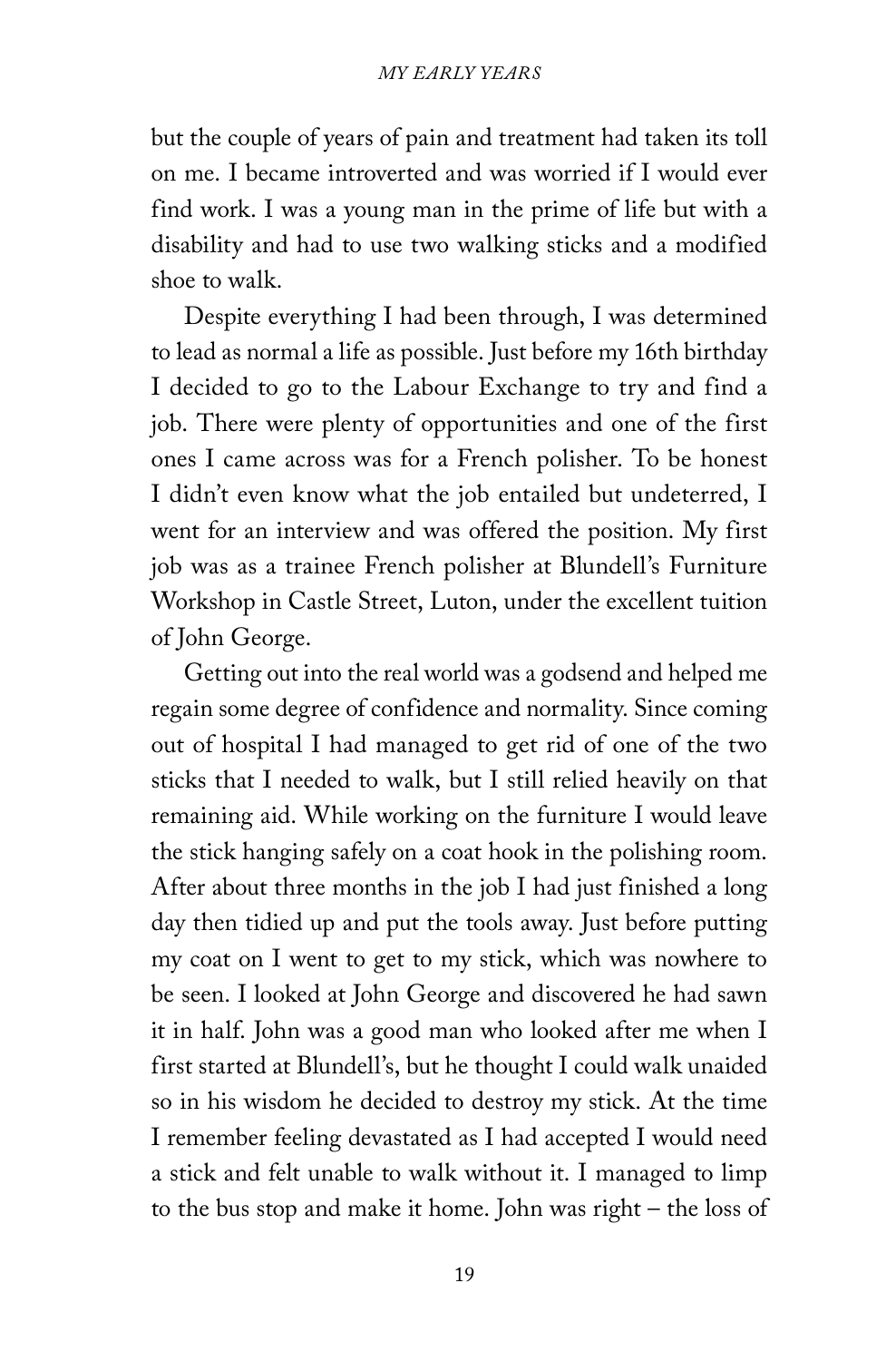having a stick was a blessing in disguise as I slowly learned to walk without it.

However, even though I had managed to get rid of the sticks I was still having problems with my leg and the modified shoe I wore. To help me walk I would visit a cobbler in Castle Street to adapt all of my left shoes. He would put a four-inch sole on them but I would continually wear them down. So, when I was about 22, I went to see my consultant and asked about the possibility of shortening my right leg to match my left. He tried to dissuade me from having it done as it was a big and risky operation. But with great reluctance he agreed to perform an osteotomy, which consisted of cutting my right femur and removing part of it, realigning it then plating the bone to encourage it to heal. Although there was a risk, my mum knew how important this operation was to me – she gave me her blessing as she just wanted me to be happy. The operation was a success, so after four weeks in hospital, I walked out on crutches having gone from 6ft 1in to 5ft 9in tall but importantly my limp wasn't as pronounced. I couldn't wait to get home so I could throw away all of my modified shoes and go shopping for trousers of the same leg length. I am paying for it now though as whenever I go to the doctors and my BMI is checked I have to tell them that I used to be 6ft 1in and that I haven't been over-eating!

With my new-found confidence and zest for life, I regained some much-needed independence and enjoyed a social life. I had a good group of friends, and we would go to the Monkey Puzzle Club in Round Green to play snooker or enjoy watching the cream of the best 1960s groups at the Majestic Dance Hall. My confidence had grown so much that I even worked as a barman in the Jolly Topers pub in Round Green.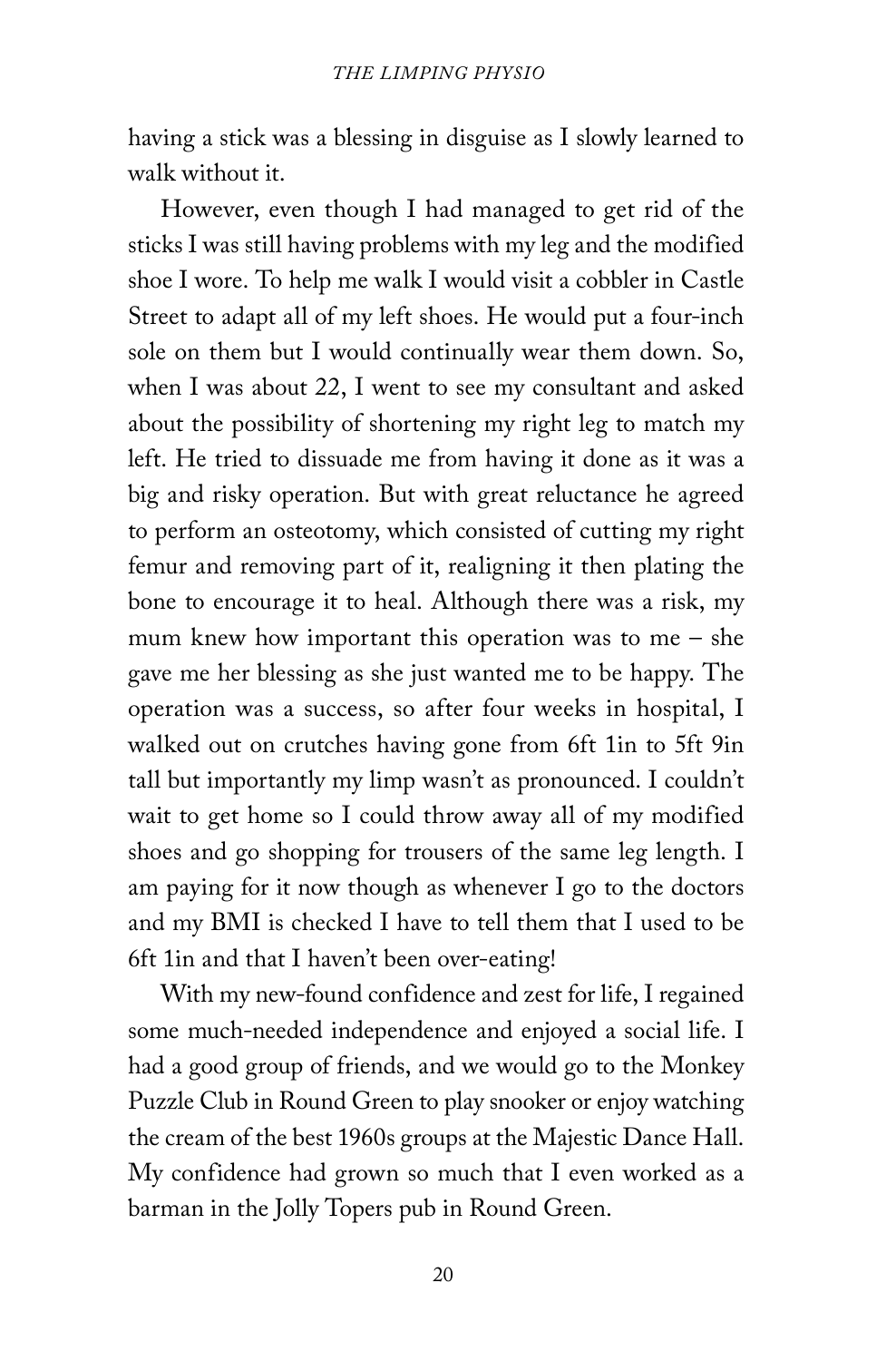I also decided it was time to get more mobile so I bought a moped. After riding on a provisional licence for approximately six months it was time to get a bigger bike. However, gaining my motorcycle licence wasn't as plain-sailing as I had hoped in the era when the examiner would say, 'Off you go, son. I will walk around and watch from the pavement.' I set off confidently, noticing the examiner at various points of the route, and things were seemingly going well – then disaster, as I rode on a busy road near the town hall and a pedestrian stepped off the kerb into my path. It was too late to swerve out of the way so I hit him with a loud 'THUD'. He went flying and somehow I managed to stay on my bike, but unfortunately the examiner witnessed the whole episode. I returned to the test centre fearing the worst, and my fears then became reality when the examiner turned to me and said, 'I'm afraid you have failed, Mr Sheridan. The reason is because you hit a pedestrian, which is a shame as you were doing well.' I was disappointed but understood, so I retook the test a few months later and passed with flying colours.

After a short time I had saved enough money to buy a bigger bike and was now the proud owner of a 650cc Matchless twin motorbike with a sports sidecar. I enjoyed riding thousands of miles all over the country, including going to Scotland for the New Year's Eve celebrations. My friends loved going in the sidecar, until an incident that left my passenger in fear of his life. We were enjoying a day out and had just joined the M1 motorway near Dunstable, when all of a sudden, I heard a loud 'CRACK' and to my horror the motorcycle and sidecar separated. I slowed and came to a stop on the hard shoulder of the motorway but the sidecar careered up the grass verge with the passenger displaying a look of horror on his face.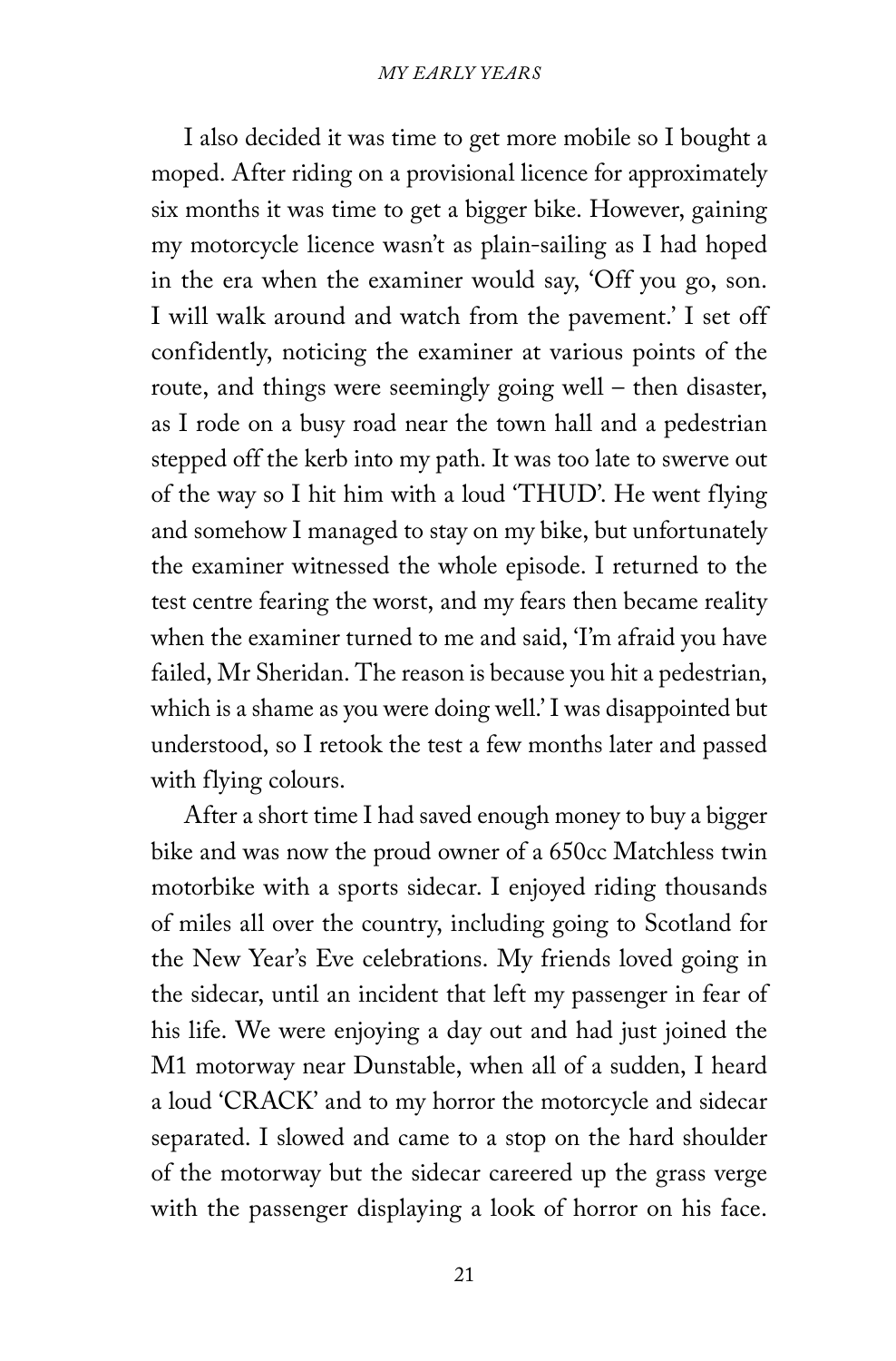Fortunately, he safely came to a stop about 50 yards in front of me. I don't think he ever went in a sidecar again! I carried on riding the bike for the next few years but decided it might be safer without the sidecar.

After my biking days came to an end, I decided it would be the right time to take my car driving test. My brother Tommy was now working abroad as a telecommunications engineer and while he was away, he would let me look after his car. So after a few lessons I felt confident enough to book my test. As I arrived at the test centre, I couldn't believe my eyes when the examiner called my name – it was the same one who had taken me for my motorcycle test a few years previously. I must have made an impression on him as he said, 'Morning, Mr Sheridan. Can you read that number plate over there, and I hope you are not going to run over anyone today.' Luckily enough the test went without any hiccups and I passed first time.

I left Blundell's to work for Claridge and Hall, continuing to work on furniture but also house décor. I enjoyed my time working in this industry but unfortunately the money wasn't great so I decided to move on and in those days there were plenty of jobs, so I managed to get a position on the production line rubbing down and priming cars. Even though I was able to earn more money, I was still unsure what I wanted to do as a profession.

After two years I left Vauxhall Motors to join a government training scheme and trained as a plant fitter in Letchworth. I completed the training in six months, and with my new-found skills I was back off to Vauxhall but in a better position as I was employed as a pre-delivery check operative. This role meant I was tasked with repairing any faults in new cars that had just rolled off the production line. I enjoyed this job as it meant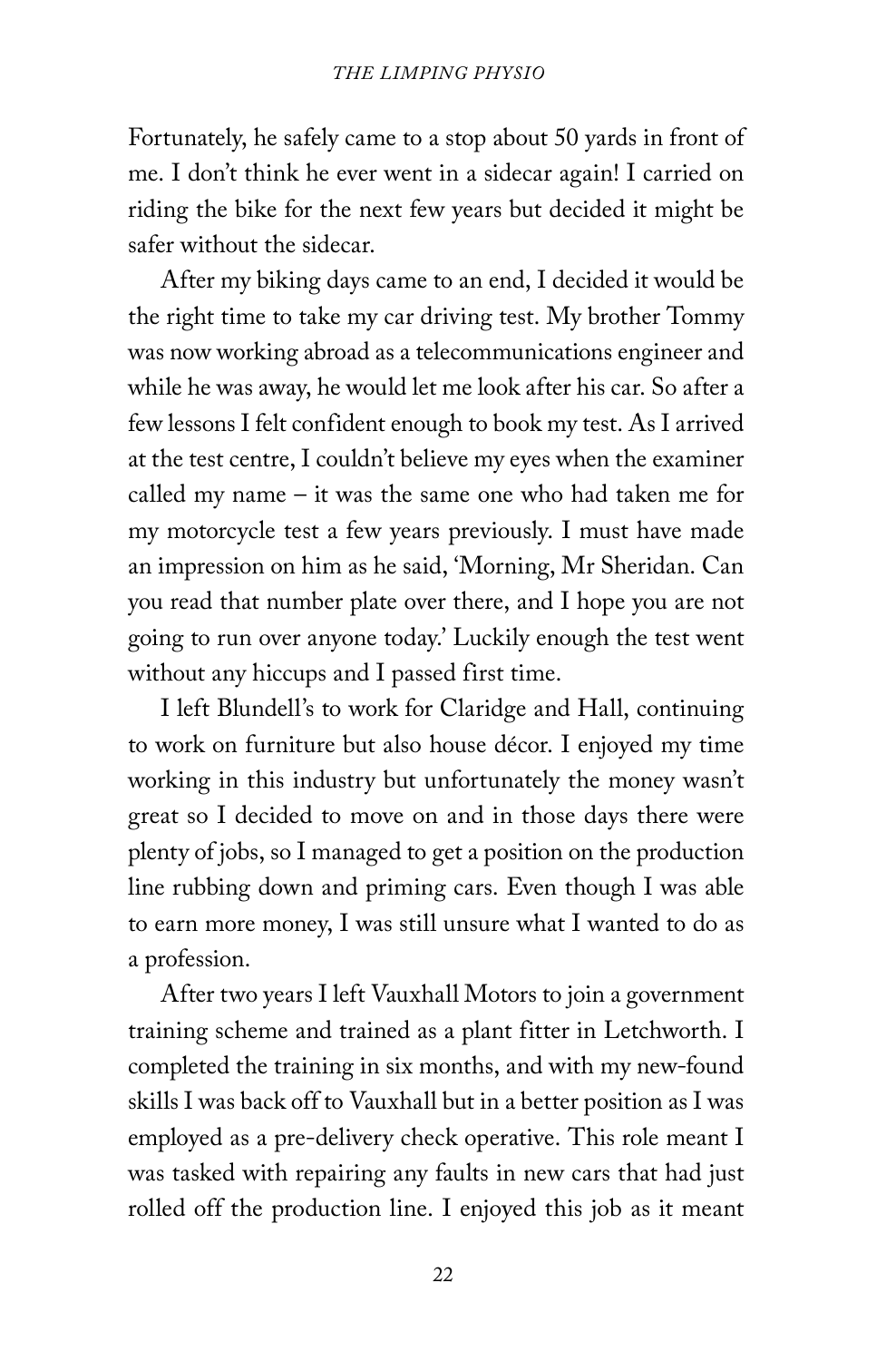I could take the new cars for a test drive after they had been repaired.

During this time, I met Betty. We started seeing each other after meeting at a friend's wedding. We immediately hit it off and it wasn't long before I proposed. Our wedding on 18 May 1968 was at St Thomas Church in Stopsley, with Tommy as my best man. We then moved into our first house in Cobden Street, Luton. It was a three-bedroomed terrace house with no bathroom, and despite the outside toilet we had so many happy memories there. It wasn't long before we were lucky enough to have our first child, my daughter Debbie. Another happy addition to the Sheridan family came two years later as my first son Andrew was born in 1970.

A couple of years after going back to Vauxhall, there was an opportunity within the company to gain an adult apprenticeship as a tool maker. This was a highly skilled job and there was plenty of competition. I managed to impress at the interview and was offered the role, for which part of the apprenticeship included going to college one day a week to learn subjects such as maths and technical drawing. This was a real bonus for me as it helped make up for the amount of time I had missed at school earlier in my life.

Even though my career at Vauxhall was going well I still missed the buzz and excitement of competitive sport. Before the accidents I was extremely active, would run everywhere and loved playing football. Since the accidents my sporting activities were almost zero, but this changed during my time at Vauxhall when myself and a colleague called Tony Beaumont decided to form a ten-pin bowling team. After recruiting one more employee, Bill Gentle, we started practising at the Greenways Bowl in Stopsley, Luton. Our team name was the Crestas after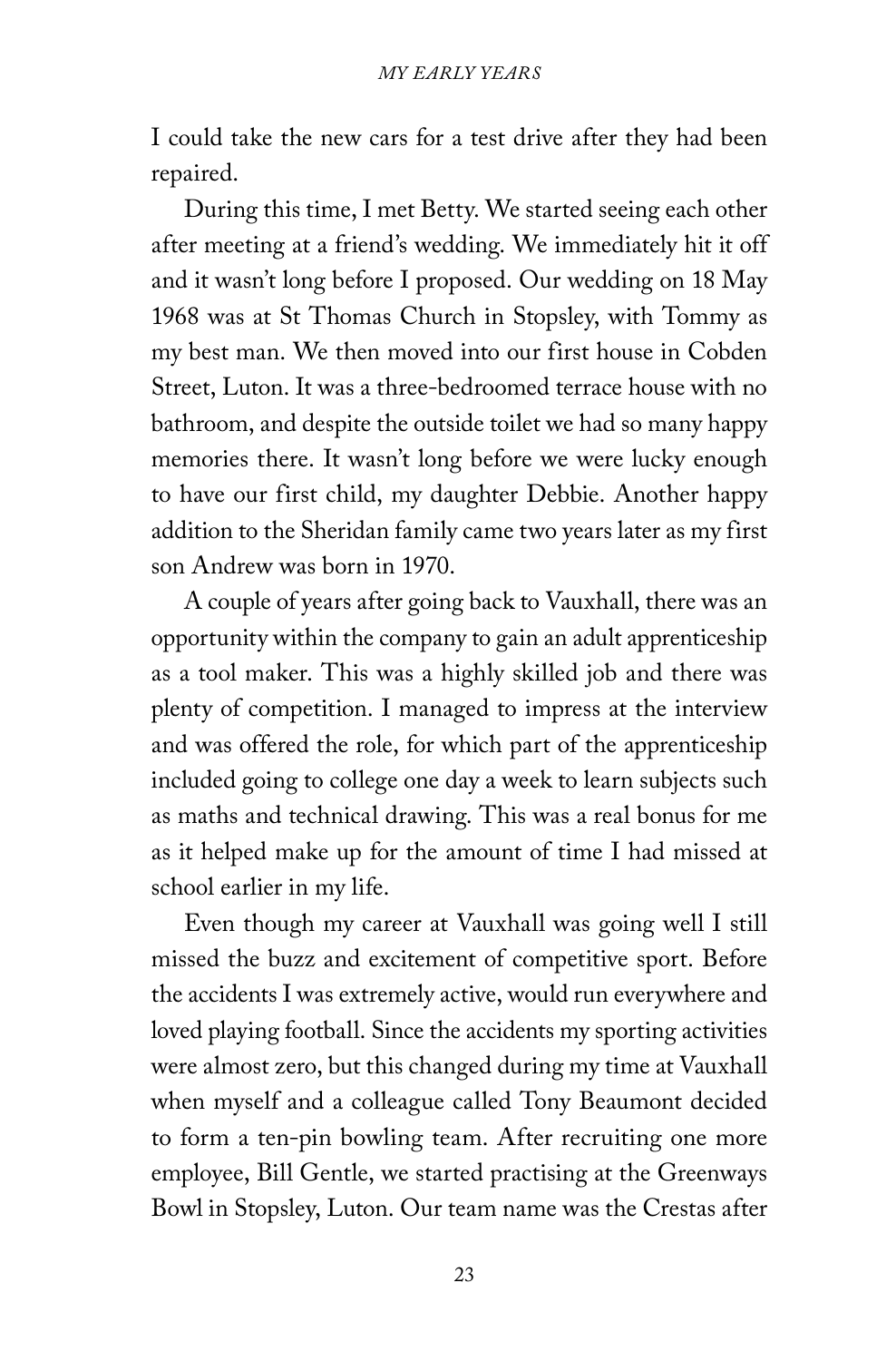the famous Vauxhall car that was built at the plant. This was the time when ten-pin bowling was all the rage, so after hours and hours of practice there was a steady improvement and we discovered the team could play to a good standard. The Crestas became one of the most successful teams in Bedfordshire and won numerous trophies; finally, I could compete in competitive sport on an equal footing.

One night that sticks in my mind is a league decider. We had gone into the game in second place while our opponents were top, so whichever team won would be crowned champions. I had been going through a tough time as my father Thomas had been ill for a few months with terminal lung cancer. Two days before the final match he had taken a turn for the worse and I sat by his bedside as he tragically passed away at such a young age. Our family were devastated as we tried to come to terms with our loss, so I took some time off work to help Mum sort things out and support my brothers and beloved sisters Anne and Pat. My mind was in a daze and I had forgotten about everything else; my only focus was the family. On the day of the match I was sitting at home on the sofa when Mum said to me, 'John, what about your match tonight?' I replied, 'Mum, I don't want to play and leave you.' She told me, 'You need to go and play, it will do you good to leave the house for a couple of hours.' I decided to go but that night is still a blur and all I know is that my two mates must have played out of their skin as I was still in a daze and didn't contribute much. Somehow we won by a few pins and I'm sure Dad was looking over me that evening.

Unfortunately my two team-mates from that night have passed away. Tony became a lifelong friend; I had the honour of being his godfather even though he was older than me! He arranged to get married before he had been baptised so a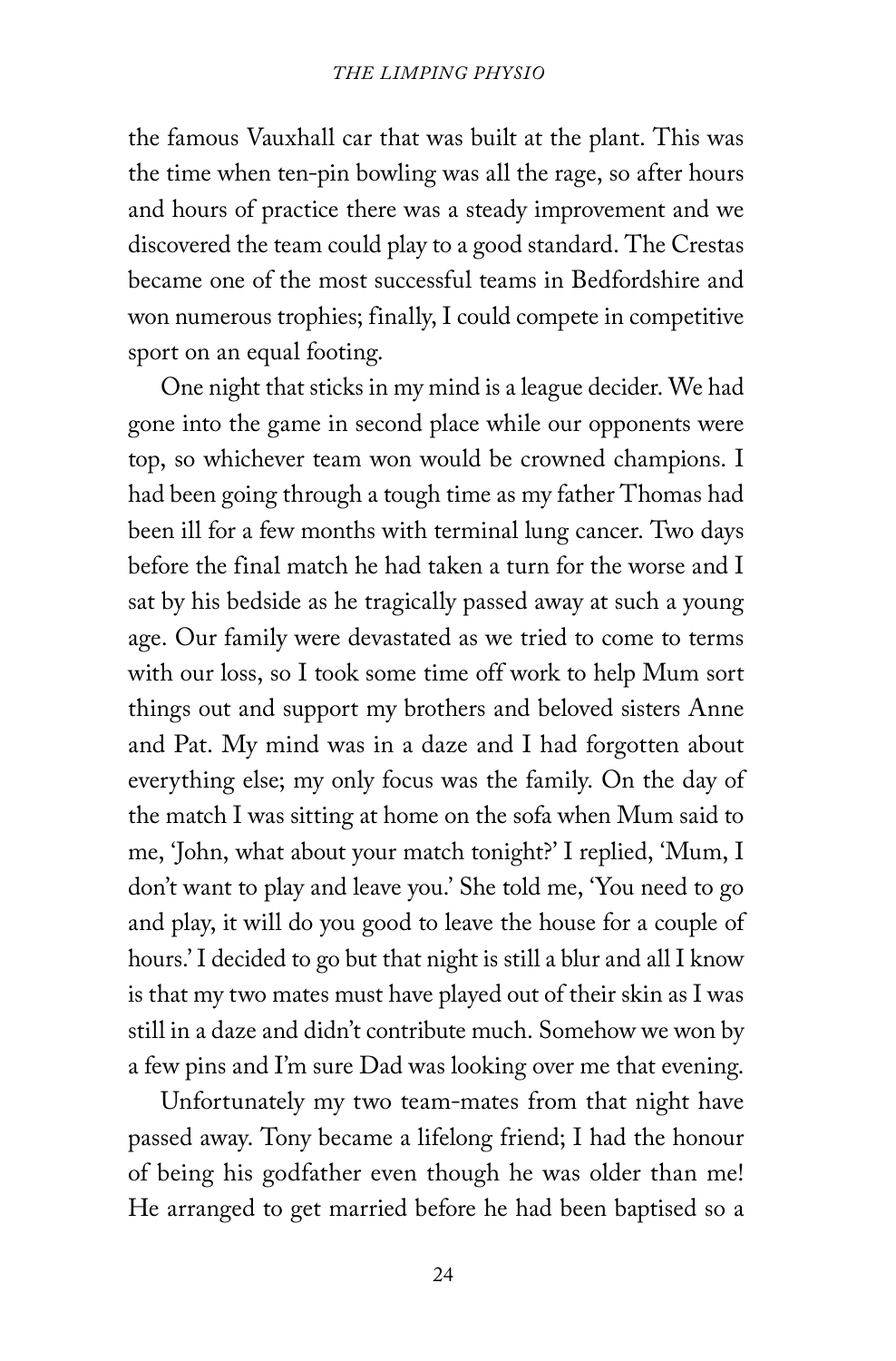### *My Early Years*

last-minute baptism was organised, allowing the ceremony to take place. Over the years I have had the odd game of ten-pin bowling with my grandchildren and now and again I would get a strike, so my mind would sometimes drift and think of my two friends who carried me over the line that night to victory and helped me enjoy a couple of hours of normality at such a difficult time of my life.

By 1974 I was still at Vauxhall as a tool maker after completing the adult apprenticeship the previous year. The job involved making the die that produced the parts for the new vehicles. We had to work to extremely small tolerances and the die could take months to build. Even though I enjoyed engineering I still didn't feel that I had discovered my true vocation in life.

A good friend of mine told me that the local brewery, Whitbread, were looking for a cold store operative. This was a semi-skilled position that involved filtering, chilling and adding additives to the wide range of beers that the brewery produced. Part of the role also meant that you had to taste the beer to make sure it was okay! Despite this added bonus, the main thing that drew me to the position was the extra responsibility of working in the company surgery. I had experience of doing so while at Vauxhall and it was something I thoroughly enjoyed. The brewery was also a lot closer to my home, which meant I could cut down on the commute to work.

After attending an interview at the brewery I was told that subject to a medical the position was mine. I immediately accepted and after passing the medical I left my job at Vauxhall to start a new career at Whitbread. As soon as I walked through the door on that first day, I knew I had made the right decision. Whitbread were an excellent company to work for; they looked after their employees and provided a fantastic working